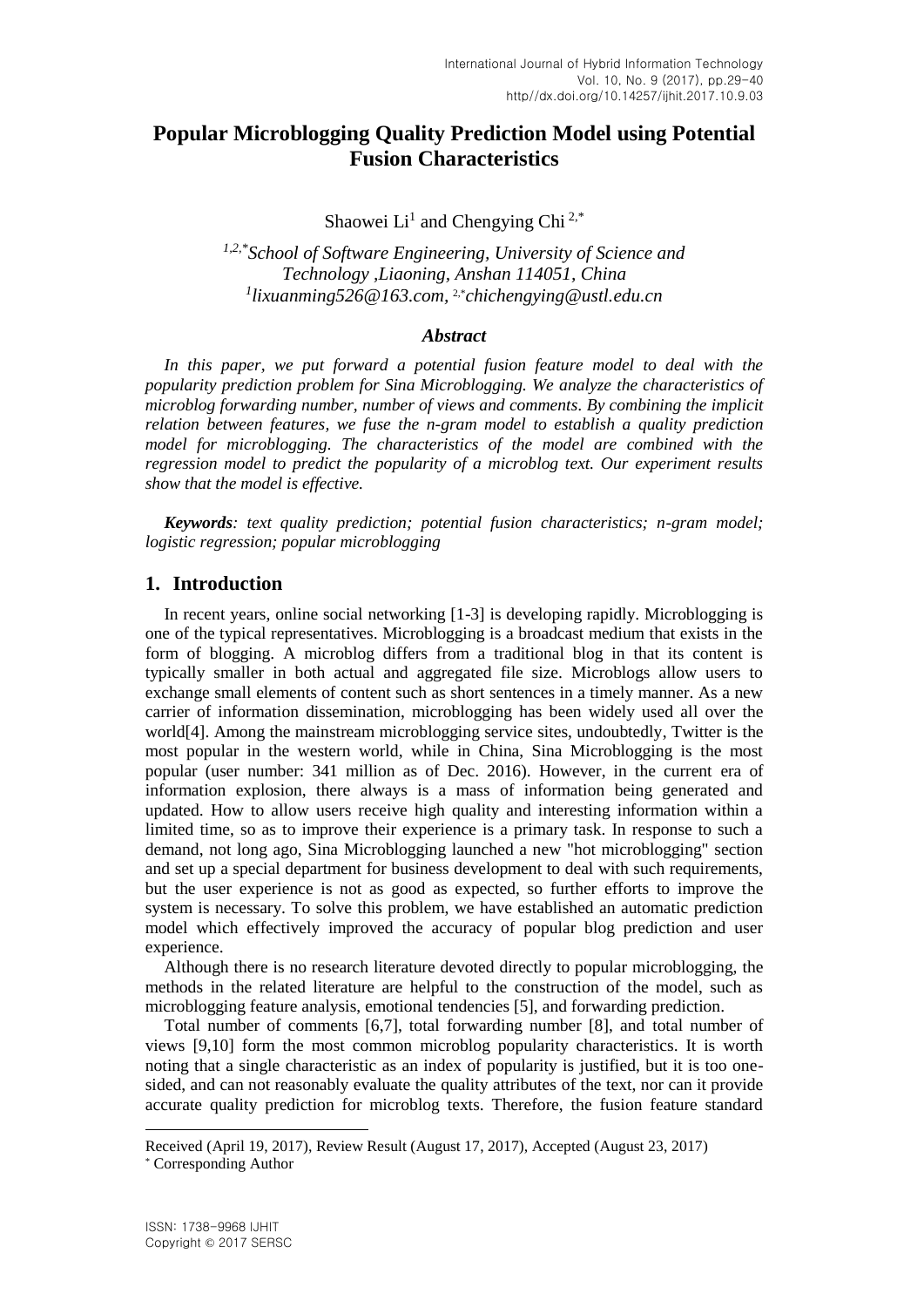came into being, that is, multi-feature fusion [11]. Specific multi-feature fusion does not have absolute criteria. Specific characteristics for different areas need to be analyzed.

Microblog popularity prediction method is mainly based on microblog text forwarding prediction [12]. For the microblog text forwarding prediction there are several methods which are based on the user's past behavior, the user's text interest, the user's influence on the group, or the mixed feature learning. Of all these methods, the one based on mixed feature learning is the most simple and intuitive, and the explanation of the model is weak, but it depends on the selection and combination of features.

This paper describes the potential fusion feature model constructed by fusing the interaction exposure feature and the potential connection between the forwarding number and the number of views into the N-gram model. The project is a cooperation with Sina Microblogging, and all the source data in this paper are derived from the Sina Microblogging official database, and the data sets are preprocessed by sampling. In the model training, through the theoretical analysis and experimental comparison, we finally adopt a regression model that can better match the data characteristics, that is, Spark Machine Learning (Spark ML) in the Logistic regression (LR) model for potential fusion characteristics model training.

# **2. Feature-based Data Acquisition and Preprocessing**

For the microblog text feature, the selected data set refers to the ID number, text field, text interaction number (total forwarding number) of the microblog texts, the number of text impressions (total number of views), and the textual content of the texts. The interactive number of text and the number of text exposure are used to obtain the interactive exposure ratio (Pro).

## **2.1. Selection of Data Sets**

According to the microblog text feature and the selected data set, the above mentioned text feature is extracted from the source data and processed according to the required conditions and requirements.

Text data extraction and processing is carried out through microblogging official Hadoop cluster under the Hive data warehouse module to filter the data. From the source database, we selected the number of interactions (act num)  $>= 10$ , the number of impressions (recommended num)  $>= 50$ , and the microblogging issued for the previous day's last activity record (that is, the number of interactions and exposures are the largest) of all the microblogging corresponding to the above information, and calculate the potential feature - interactive exposure ratio (Pro), the formula is as follows.

$$
Pro = \frac{act\_num}{propose\_num} \%
$$
 (1)

We put the Hive filtered data table into different files according to their sub-domain to wait for the next step.

In order to eliminate the relevant noise caused by the relevant information, after the above processing, we add another step to delete the overlapping text ID to repeat and overlapping text contents, and then do the critical noise boundary processing. For the value of the interactive exposure ratio, we take the upper boundary value and discard the lower boundary value.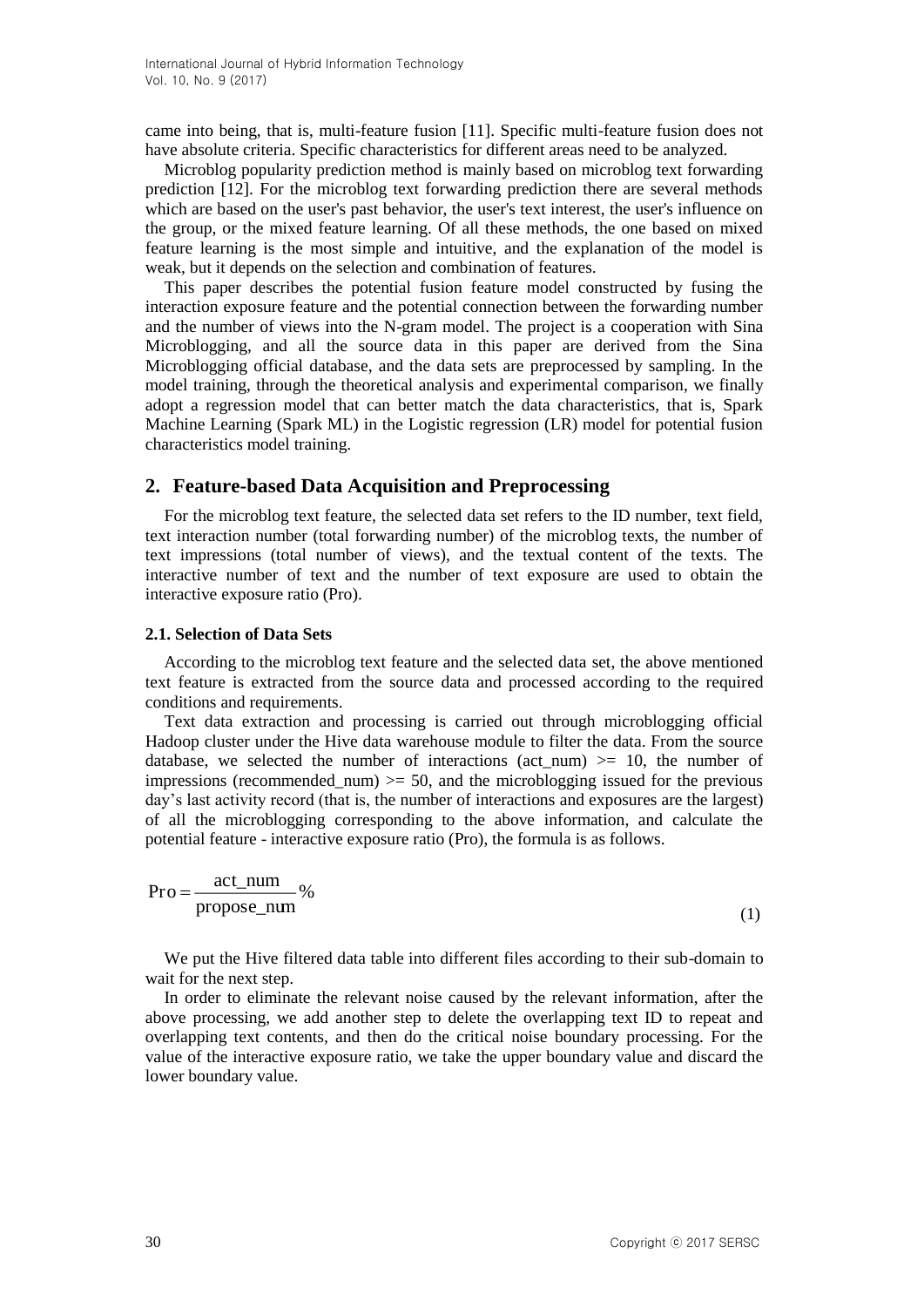# **2.2. Text Preprocessing**

The preprocessing of microblog text is roughly the same as conventional text preprocessing. However, we have made special treatment for microblog text in some technical aspects, and constructed a microblog short text preprocessing system. The system involves the technology and process shown in Figure 1.



**Figure 1. Text Preprocessing Module System Diagram**

# **2.2.1. Mark Removing**

The main purpose is to remove some text content that is irrelevant or contributes little to the textual characteristics. In the microblog short text, such as short chain (such as URL), appears frequently, but for the text feature extraction, it is not helpful, and should be removed.

Short chain examples in our Microblogging database are as follows: http: t.cn/RZg8G4Y; http: t.cn/R5RkLhQ;http://t.cn/R5d6anT and so on. Microblogging uses its unique way to edit the short chain, so we use regular expression to represent short chain for processing.

# **2.2.2. Chinese Word Segmentation**

Chinese word segmentation and part of speech tagging are both the initial stages of natural language processing and one of the basic contents of Chinese information processing. Since the microblog short text is no longer than 140 words, most of the word segmentation tools can meet the word segmentation needs. But the content of microblogging has its own unique characteristics, therefore, in the comprehensive consideration of text features, time and space efficiency and other factors, we selected a freeware toolkit "jieba" for word segmentation.

# **2.2.3. Part-of-Speech Tagging**

Part-of-speech tagging is mainly for the removal of punctuation and other irrelevant words. However, special symbols in Chinese texts require further treatment, or a second word segmentation may be necessary for long words which may initiate a recursive process.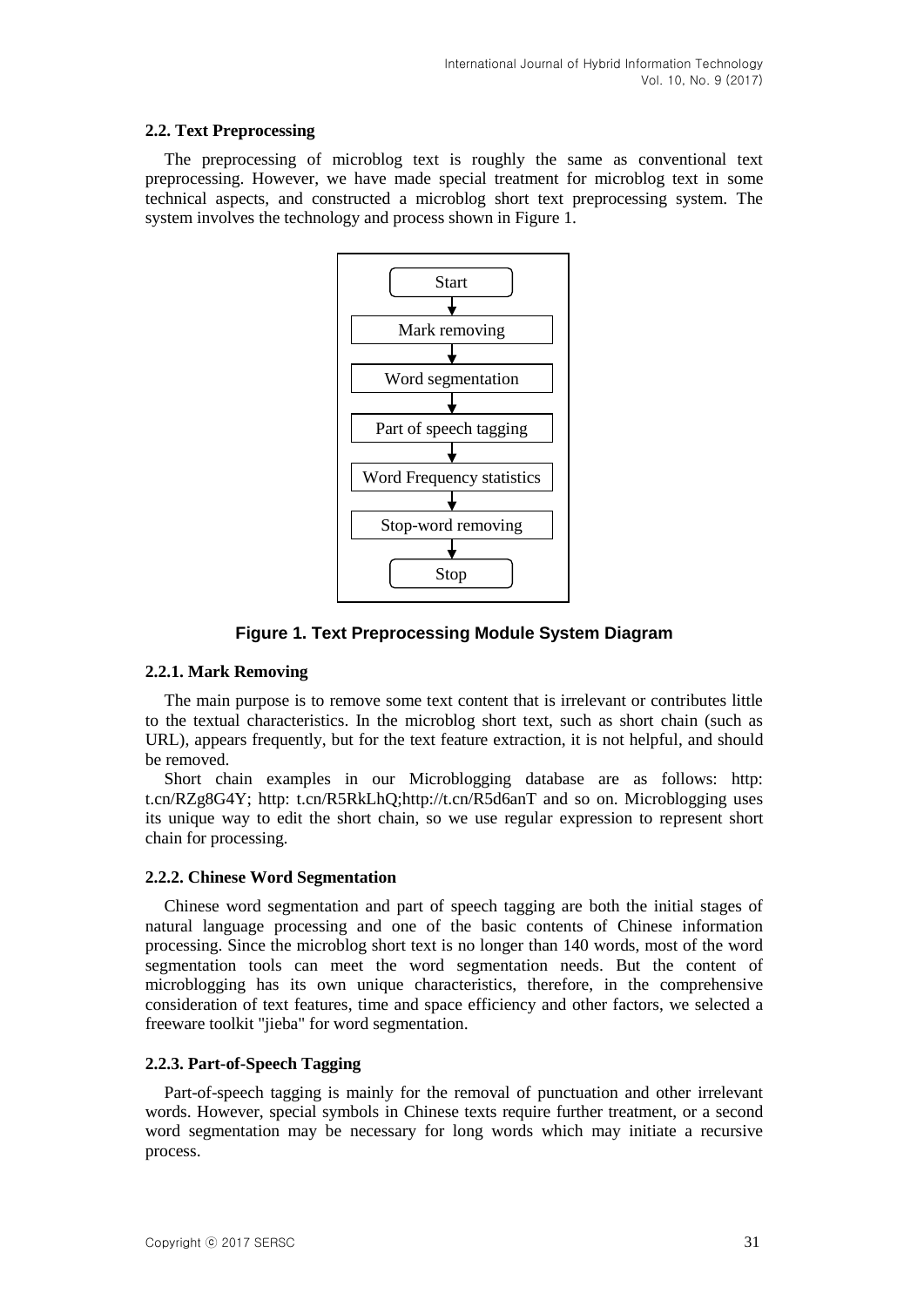# **2.2.4. Word Frequency Statistics**

Word frequency count is a vocabulary analysis method. By counting the number of occurrences of each word in a certain length of the corpus, the statistical results may be used in subsequent processes.

## **2.2.5. Stop Words Removing**

Stop words are words which are filtered out before or after processing of natural language texts. They are typically the most common words with high frequency, such as such as "the", "and" in English. In Chinese, they usually are auxiliary words.

In our system, we use the word frequency statistics to get dynamic distribution of the vocabulary, and generate a stop word list to remove the corresponding stop word.

At this point, the text preprocessing system has been basically completed.

# **3. Feature Extraction**

The contextual semantic relevance of text has always been a very important issue in the field of text processing. For Chinese microblog text there is no exception. The main algorithms for dealing with context semantic associations are N-shortest path algorithm [13], N-maximum probability algorithm [14], maximum matching algorithm [15], n-gram model, and perceptual algorithm. Due to the characteristics of the microblog short text, the selected features are necessary to ensure the independence, that is, they have a relatively high independent representation and context free. But we also have to consider the relationship between features, that is, context semantic association. Comparing the above methods, we conclude that the N-shortest path algorithm satisfy the binary relation, and the context semantics association degree is not high. The N-maximum probability algorithm is more suitable for long text, and it is relatively suitable for microblogging short text. Although the maximum matching algorithm is suitable for microblog text, its matching length is not easy to control, for short text more need for relatively stable algorithm; perceptual algorithm is more suitable for binary word matching, this does not apply. In contrast, the n-gram model is more advantageous, and it is suitable for the length of text, matching length control, and the use of hidden Markov model, which can meet the characteristics of their own independent, while ensuring the control between features association. In this project, the popular microblogging application is based on the text feature analysis of the user's emotional preferences for emotional classification and recommendation, literature [16] has done much of related work, and theory and practice has proved the n-gram advantage. Therefore, we choose the n-gram model.

# **3.1. Creating an N-Gram Model**

Based on the characteristics of the microblog text, this paper chooses the n-gram model as the basic feature model. Here we choose the 1-gram, 2-gram, 3-gram gram model. Among them, 1-gram solves the problem of independence of features, 3-gram solves the problem of text context semantic association, and 2-gram is a smooth transition of the above two feature models. As the microblog text is short text, rather than long text, therefore, the above three kinds of gram can achieve a relatively comprehensive effect. Too many features will bring about the trouble of processing, result in data characteristics of the over-fitting, increase the complexity of the model, and reduce the generalization of the model. And fewer characteristics can cause data features less fit, making Model prediction accuracy too low. The above problems will affect the actual effect of the model. Therefore, we use the above three kinds of n-gram model as the basic carrier of the feature fusion model, in order to achieve the global optimization of the model.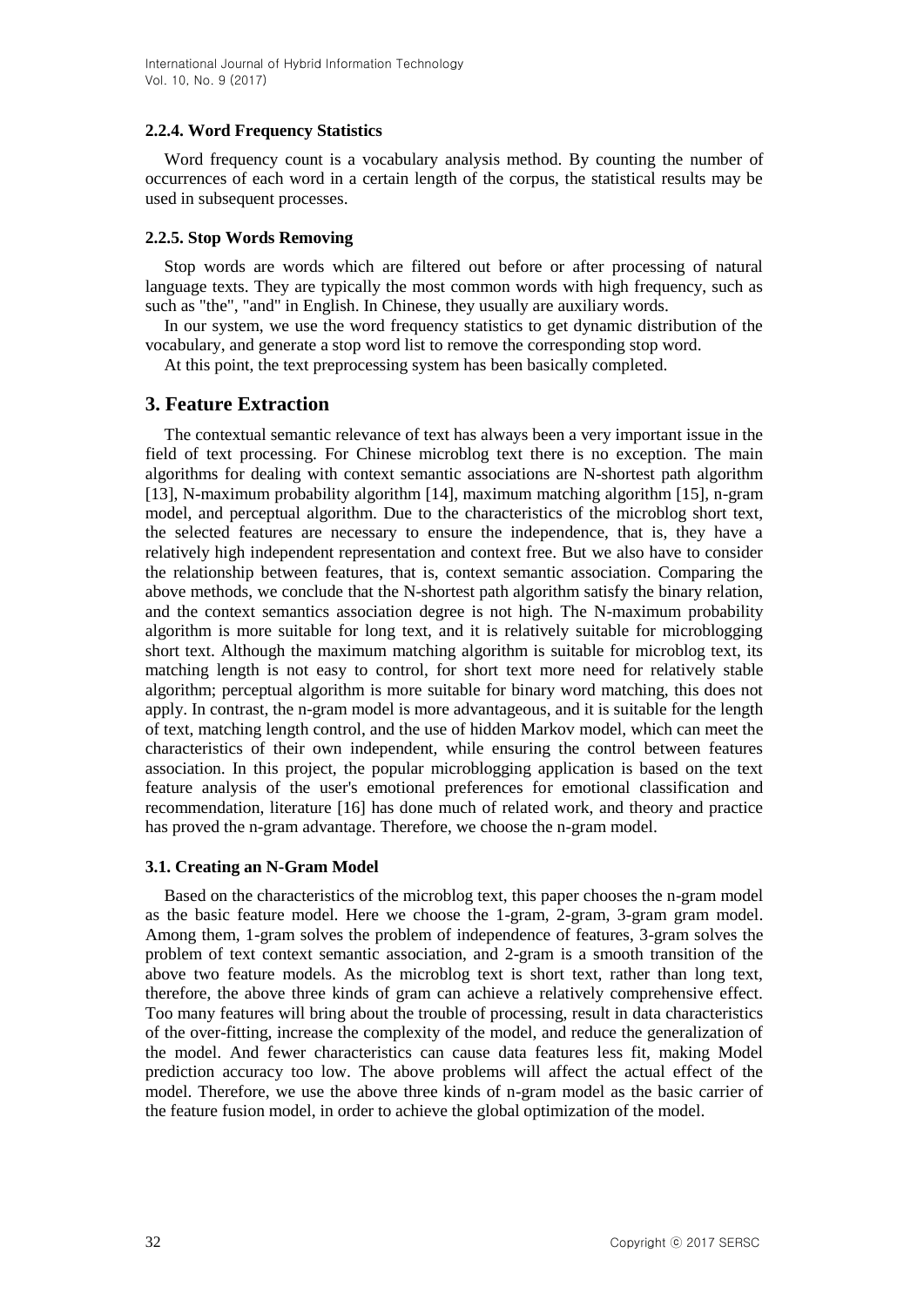#### **3.1.1. Text Word Segmentation and N-Gram Initial Structure**

After processing the text as described in 2.2, we can get 1-gram and its related information, and with different stitching and matching we can be 2-gram, 3-gram and their associated information. After the information processing such as repeatability check and content similarity check, the resulting n-grams are expressed as follows.

1-gram:

$$
T(d_i) = (w_1(d_1), w_2(d_2), ..., w_m(d_n))
$$
\n(2)

2-gram:

$$
T_2(d_i) = (w_1(d_1d_2), w_2(d_2d_3), \dots, w_m(d_{n-1}d_n))
$$
\n(3)

3-gram:

$$
T(d_i) = (w_1(d_1d_2d_3), w_2(d_2d_3d_4), \dots, w_m(d_{n-2}d_{n-1}d_n))
$$
\n(4)

where n is the number of features of the dimension of word vector obtained after preprocessing,  $w_i$  is the ith feature of n-gram, and  $d_i$  is the ith characteristic of the word vector after preprocessing.

# **3.1.2. Handling N-Gram with Potential Links According to The Required Characteristics**

By counting the number of characters that appear in each of the elements in the ngram, retaining the corresponding text number, and removing the duplicate n-gram elements, we get the following.

$$
V_{mid} = (gram_i, mid_1, mid_2, \dots, mid_i, \dots, mid_n), i \in (1, n)
$$
\n(5)

where gram<sub>i</sub> is the element in the n-gram, mid<sub>i</sub> is the ID of the text corresponding to the gram, and n is the total number of text that appears in grami.

#### **3.1.3. Extracting N-Gram Features**

We then perform a distribution statistics of text frequencies in the n-grams, and accordingly, set up the threshold. The corresponding formulas are as shown below:

$$
\begin{cases}\nT_{V_{low}} = \alpha * \sum_{i=1}^{n} w_i, \alpha \in [0.11, 0.18] \\
T_{V_{up}} = \beta * \sum_{i=1}^{n} w_i, \beta \in [0.59, 0.72]\n\end{cases}
$$
\n(6)

where n is the total number of elements for each n-gram, and  $w_i$  is the corresponding element, all is quantized to 1;  $\alpha$  is the lower threshold coefficient, and  $\beta$  is the upper threshold coefficient. α and β are different from different areas of text, different numbers of text, according to a large number of different data after the experiment, the value of  $\alpha$  is stable between 0.11 and 0.18, and the value of β is stable between 0.59 and 0.72. The approximate optimal solution of the experiment appears when the threshold coefficients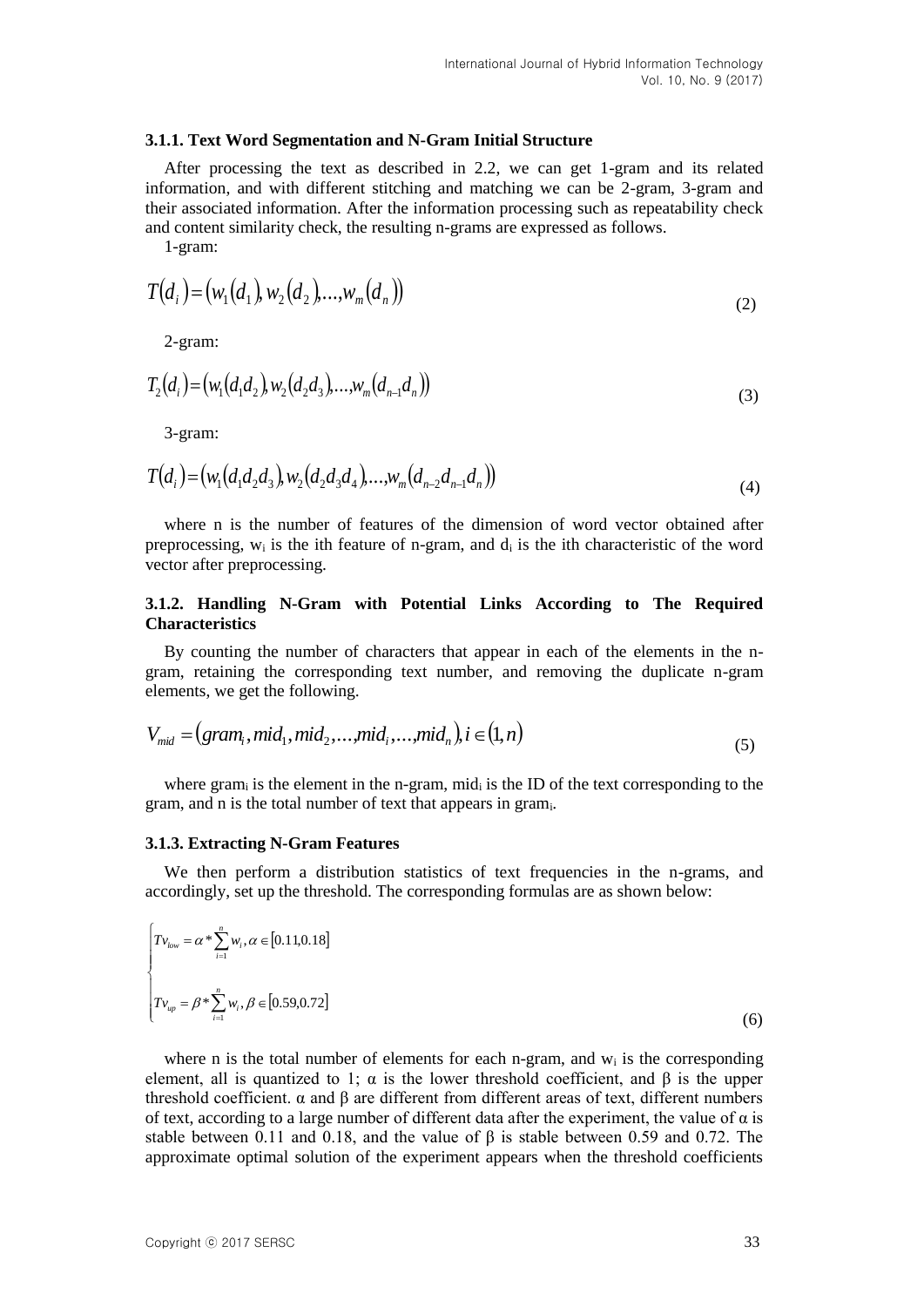are set to  $\alpha = 0.15$  and  $\beta = 0.67$ . Therefore, we use these values to extract the threshold for the n-gram feature.

#### **3.1.4. N-Gram Fusion Interactive Exposure Ratio Distribution Characteristics**

For the results in 3.1.3, the degree of concentration (Con) (result preserves the three significant digits) is calculated for the interactive exposure ratio (Pro) corresponding to the text ID number (mid) included in each n-gram element. Set the threshold (Tv) according to the statistical distribution result, and select the n-gram with the degree of concentration less than the threshold.

The degree of concentration is calculated as follows:

$$
Con = \frac{\text{Pro}_{\text{max}} - \text{Pro}_{\text{min}}}{\sum_{i=1}^{n} i} \tag{7}
$$

The threshold setting varies depending on the text data in different areas and the amount of different text data, but the principle is the same. They are in accordance with the above method, the statistical distribution, the inflection point is the threshold, which is also an approximately optimal solution.

#### **3.2. Building VSM**

Vector space model (VSM) [17] was proposed by G. Salton of Cornell University. The VSM of this paper is also based on his idea. But in feature extraction, we use a combination of 1-gram, 2-gram, and 3-gram.

#### **3.2.1. Build N-Gram VSM**

The 1-gram, 2-gram, and 3-gram of 3.1 are combined to form a high-dimensional vector space model. Experiments show that this is more representative than a single ngram. At the same time, after combining Pro, the combination of features is more representative, and the prediction accuracy is improved.

The VSM model is as follows:

$$
V = (w_1(fea_1), w_1(fea_2), ..., w_1(fea_1), w_2(fea_1), w_2(fea_2), ..., w_2(fea_j), w_3(fea_1), w_3(fea_2), ..., w_3(fea_k))
$$
(8)

where i, j, and k represent 1-gram, 2-gram, and 3-gram of the respective dimensions, fea<sub>i</sub>, fea<sub>j</sub>, and fea<sub>k</sub> are 1-gram, 2-gram, and 3-gram feature elements, respectively.  $w_1$  (*fea*<sub>i</sub>),  $w_2$ ( $f_1$ *, and*  $w_3$ ( $f_2$ *ea<sub>k</sub>*) represent respectively, the characteristic words corresponding to 1gram, 2-gram, and 3-gram, and their associated text weights. In *V*, this is expressed as equivalent to fea, in the associated text of its weight for additional storage, which will be used in later operations.

#### **3.2.2. Constructing Text VSM Sparse Matrix**

We use the sparse input format module libSVM in Spark to construct the texts' VSM matrix. And we use the elements in V to match the text content for the text space. If it matches, the vector space model  $(V_T)$  is added in the format of (subscript: weight).

The VSM for a single text is expressed as follows:

$$
VT = (\text{Pro, } flag1 : w(flag1), flag2 : w(flag2),...,flagn : w(flagn))
$$
\n(9)

The VSM corresponding to all the text is as follows: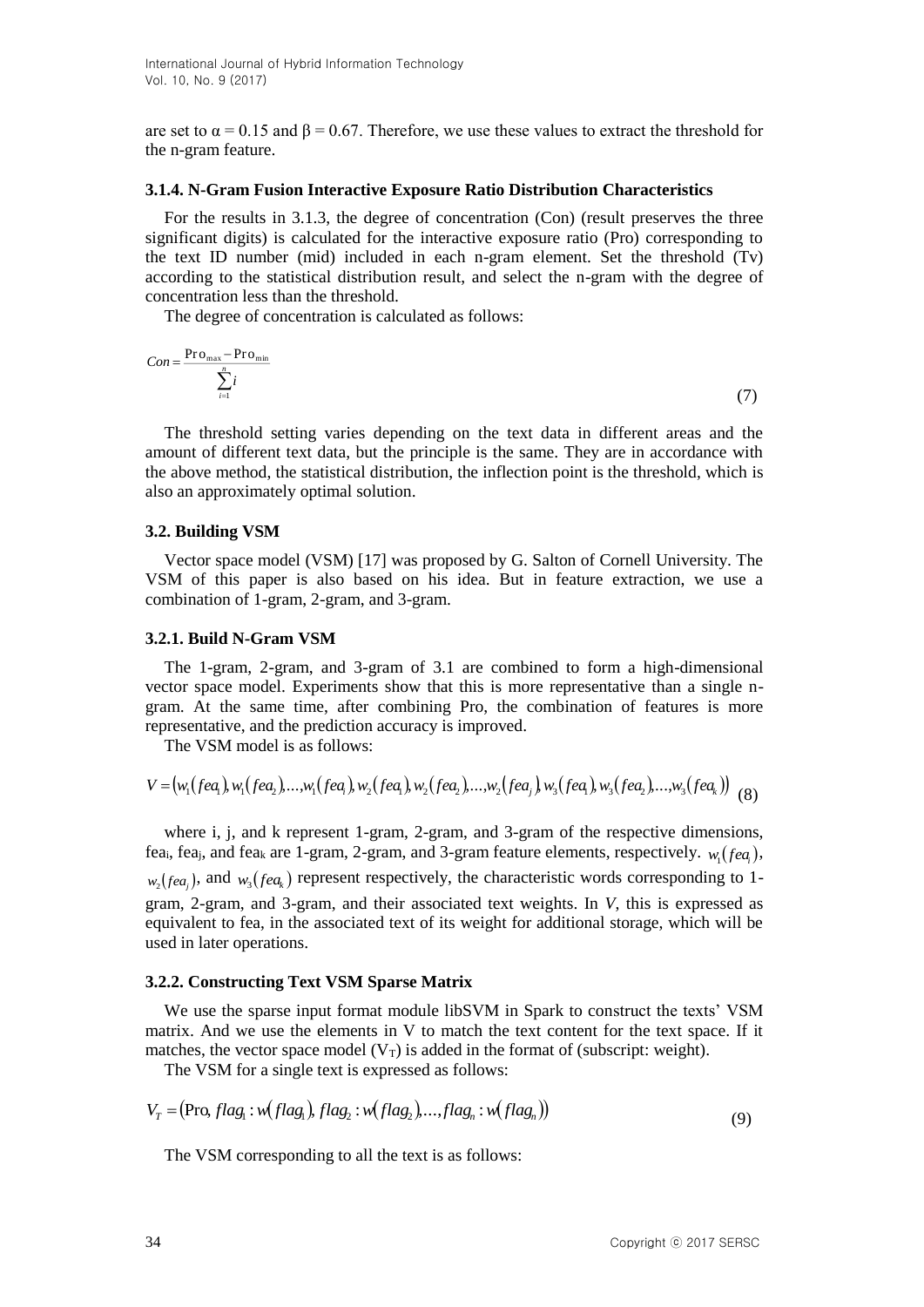$$
V_{all} = (V_{T1}, V_{T2}, V_{T3}, \dots, V_{Tn})^T
$$
\n(10)

 $V_{sg} = (V_f, V_f)$ ,  $V_{sg}$ ,  $\ldots V_{sg}$ ,  $V_{gg}$ ,  $\ldots V_{sg}$ ,  $V_{gg}$ ,  $\ldots V_{sg}$  and  $V_{gg}$  in the case, and the propagation consequence into other that we have the angular model with the external value of the feature in V in the where Pro is the interactive exposure ratio of the text, and flag<sub>i</sub> ( $0 \le i \le n$ ) is the dimension subscript corresponding to the feature in V in the text, and w (flag<sub>i</sub>) is the number of occurrences of the feature in the text. In conventional VSM, only 0 and 1 are used as a feature of whether a match to the characteristics occurs. Although this can achieve a certain effect, the representation is not strong. And because the microblog texts are short text, and does not involve multiple documents (that is, without considering the problem of similarity between different domains), there is no need to consider the traditional TF \* IDF representation. Here is just the record weight without too much complex calculation. We can meet the microblogging short text related needs. Therefore, we choose this relatively simplified TF \* IDF method.

## **4. Model Training and Analysis**

In this paper, the interactive exposure feature (pro) is a continuous function on the interval of 0-1. The traditional two classification problem usually chooses the intermediate value as the classification threshold and is set by the unit-step function. If the monotonic can be met, the alternative function can be chosen to improve, usually logistic function is chosen as an alternative. Literature [18] used this function in forecast model for in-depth analysis, and summed up the model characteristics. In fact, the processed microblog texts are almost completely in line with the characteristics of this function, which laid the theoretical basis of the transfer function of the training model used in this paper.

In practice, we draw on the conclusions in [19], and then use the Logistic regression (LR) algorithm in Machine Learning (ML) to train the model.

The model training algorithm is based on the LR model interface under Spark, combined with the real data set, using the libSVM data input format processing module to enter the data format processing and reception, and the data go through the libSVM interface into the LR model for training and test.

#### **4.1. Building Positive and Negative Examples**

In  $V_{all}$ , we sort the  $V_{Ti}$  in descending order by Pro. And extract the top 35% of the data set as positive examples, and extracting the bottom 35% of the data set as negative examples. The rest of the data set is used as the validation data set. The positive set of labels is 1 and the negative example set is 0. The above-mentioned processed positive and negative examples are used as the data set of the model.

The positive and negative data set model is represented as follows:

$$
V_{D} = \begin{cases} (1, flag_{1} : w(flag_{1}), flag_{2} : w(flag_{2}),...,flag_{n} : w(flag_{n})), positive-set, V_{D+} \\ & (0, flag_{1} : w(flag_{1}), flag_{2} : w(flag_{2}),...,flag_{n} : w(flag_{n})), negative-set, V_{D-} \end{cases}
$$
(11)

#### **4.2. Building Training Set and Test Set**

In the machine learning phase, the processed data is generally divided into three types, training set, test set, and validation data set. In our case, only the definition of the characteristic parameters is involved in the model, but not the definition of the superparameters, and the relative parameters involved in the multiple residuals, fitting optimization and so on, and the expected results are similar to the two categories. Therefore, we only use the training set and the test set as the model data source.

For the training set and the test set, the data set of this paper is constructed as follows. The positive and negative examples were evenly distributed and smoothed, and 80% of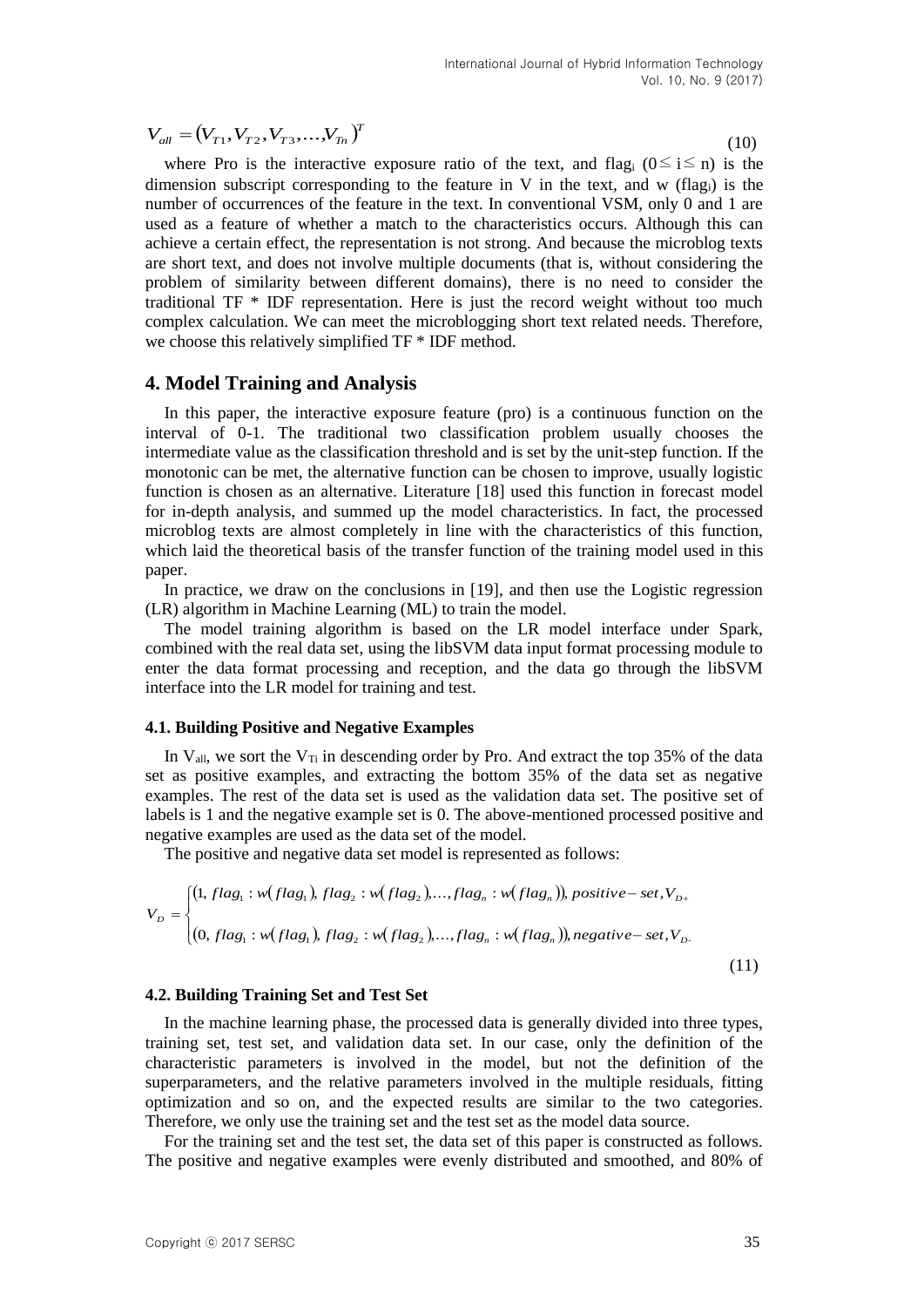the data were taken as the training set and 20% of the data was used as the test set to ensure high smooth and low data coupling.

# **4.3. Model Training**

The model training and testing in our experiments is based on the Hadoop cluster environment, and the model training program is written by applying the Logistic regression (LR) model interface in the Spark machine learning component. According to the work on the source data and the work on the data set, adjustments have made for the data sets to suit the parameters of the model interface and the data input format. Using the training sets and test sets, we train and test our feature models. The model is trained and tested by different amount of source data. The results are tested by regular cross tests and the results of each comparison are recorded and compared to obtain the approximate optimal model.

# **5. Experiment and Analysis**

In literature [20], natural language processing technology is used to analyze the contents of the microblog text, such as emotional tendencies and naming entities. It is found that the user characteristics and content characteristics can be complementary, and the combination can improve the accuracy of the forecast. In [21], the influence of the content of the microblog text on the forwarding amount is analyzed from the perspective of language expression, which proves the influence of different wording and language habit on microblogging forwarding. This experiment combines the ideas of the above documents and combines their respective advantages. Through experiments, the new method of thinking is applied to the prediction of microblog text quality. Our experiment results have shown that our method is effective, the following is a comparison of the results and analysis.

# **5.1. Comparison of Different Feature Models**

The contrast experiment of the characteristic model is mainly used in the following three characteristics of the fusion model for exploratory comparison experiments, comment interact ratio n-gram, comment exposure ratio n-gram, and interactive exposure ratio n-gram. The following figure shows the results of these comparison experiments.



**Figure 2. Comparison of Accuracy Scores for Different Feature Selections**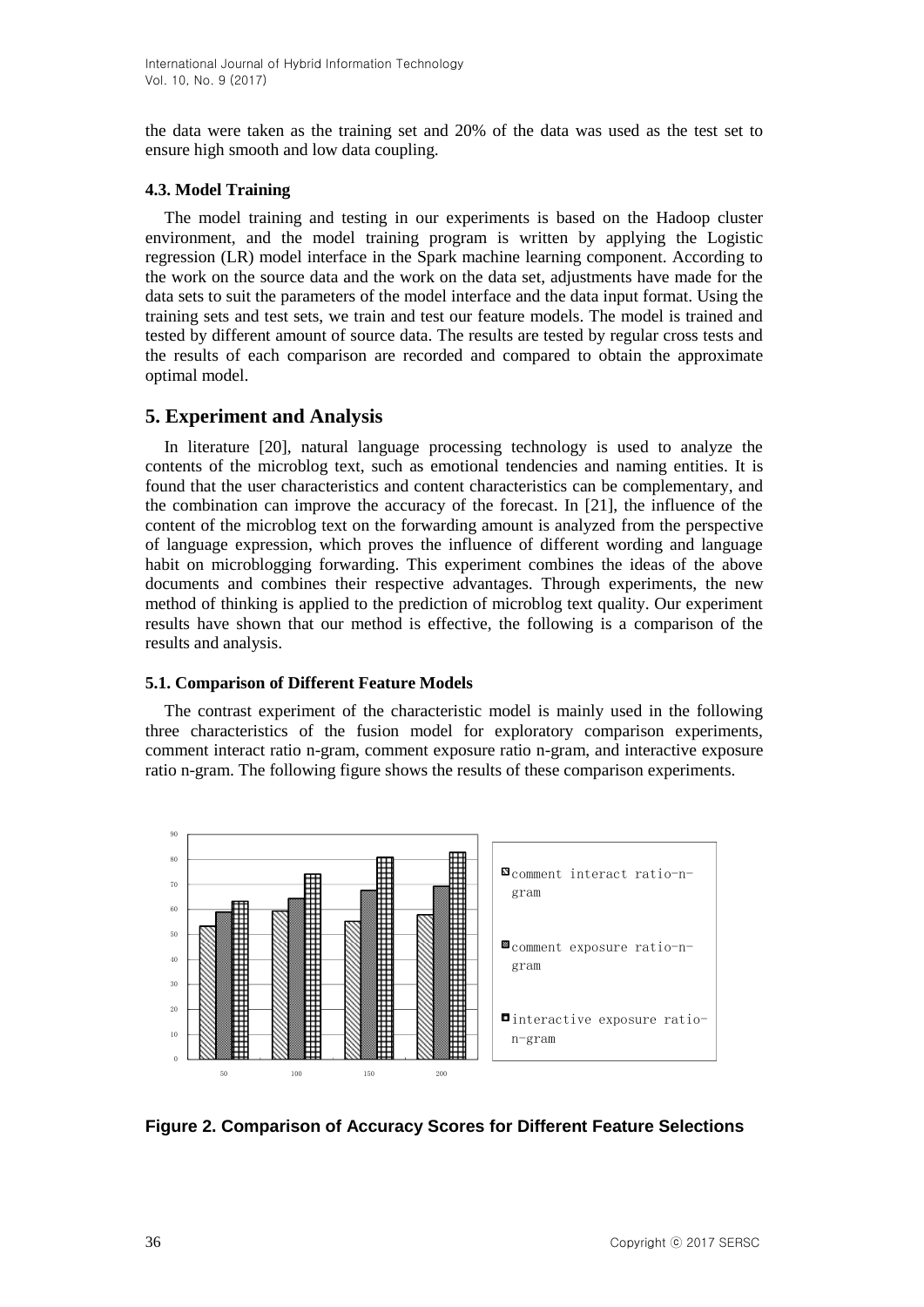The three different histograms in Figure 2 represent the scores of the three different combinations of features after the n-gram fusion. The horizontal axis represents the source data (100 million) and the vertical axis represents the accuracy score (%). As can be seen from Figure 2, regardless of the amount of source data, interactive exposure ratio n-gram potential fusion characteristics of the text quality prediction accuracy, shows an absolute advantage. The results also shows that comment interaction ratio n-gram is not representative, the model does not have to solve the practical problems of the role and value. As for the comment exposure ratio n-gram, although it has a certain practical significance, in response to the quality of the text rather than for the user's case, and it cannot provide a higher accuracy prediction role. Therefore, through the comparative experiment analysis, we choose interactive exposure ratio n-gram as a potential fusion feature model. In this paper, the prediction accuracy of the model is improved with the increase of the amount of text. However, when the number of texts reaches a certain amount, the prediction accuracy of the model tends to be stable and the accuracy is satisfying.

# **5.2. Model Comparison for Different Source Data Volumes**

| Source data | Processed | Training | Test sets | Model     | Accuracy |
|-------------|-----------|----------|-----------|-----------|----------|
| (billion)   | data      | sets     |           | dimension | $(\% )$  |
| 50          | 87594     | 18149    | 4537      | 40879     | 63.243   |
| 100         | 169696    | 50229    | 12557     | 77859     | 74.176   |
| 150         | 241885    | 71598    | 17900     | 113738    | 80.834   |
| 200         | 327895    | 97056    | 24264     | 138114    | 82.901   |

# **Table 1. Model Test Results**

As can be seen from Table 1, for the model proposed in this paper, with the increase of the amount of source data, the number of training sets and test sets increases, and the three data sets are always linear. This also explains the correctness of the theory of this article, as well as the consistency of the experiment, which is consistent with the idea of linear processing experience. However, the dimension of the model is not the same. When the amount of data increases to a certain extent, the increase of the model dimension is gradually gentle and stabilized. At the same time, the accuracy of the forecast is basically stable above 80%. This further proves that the accuracy of the model depends on the model's data feature mining and multiple fusion. The model proposed in this paper is derived from this premise, and obtained through experimental comparison. It is not difficult to understand that the dimensions of the model tend to stabilize. Although the amount of data can be infinitely increased, for a certain area of data there is a certain upper limit. When the amount of data reaches a certain level, the corresponding representative features are basically stabilized. Although it can continue to grow, the growth is extremely slow, at this time, it has reached the approximate gradient optimal. This does not conflict with the infinite extension of the data volume, nor does it contradict the approximation of the great estimation theory.

# **6. Conclusion**

The potential fusion feature model proposed in this paper is a practical problem encountered in the research and application of natural language processing. In this paper, we focus on the problem that the potential link between the features is not fully studied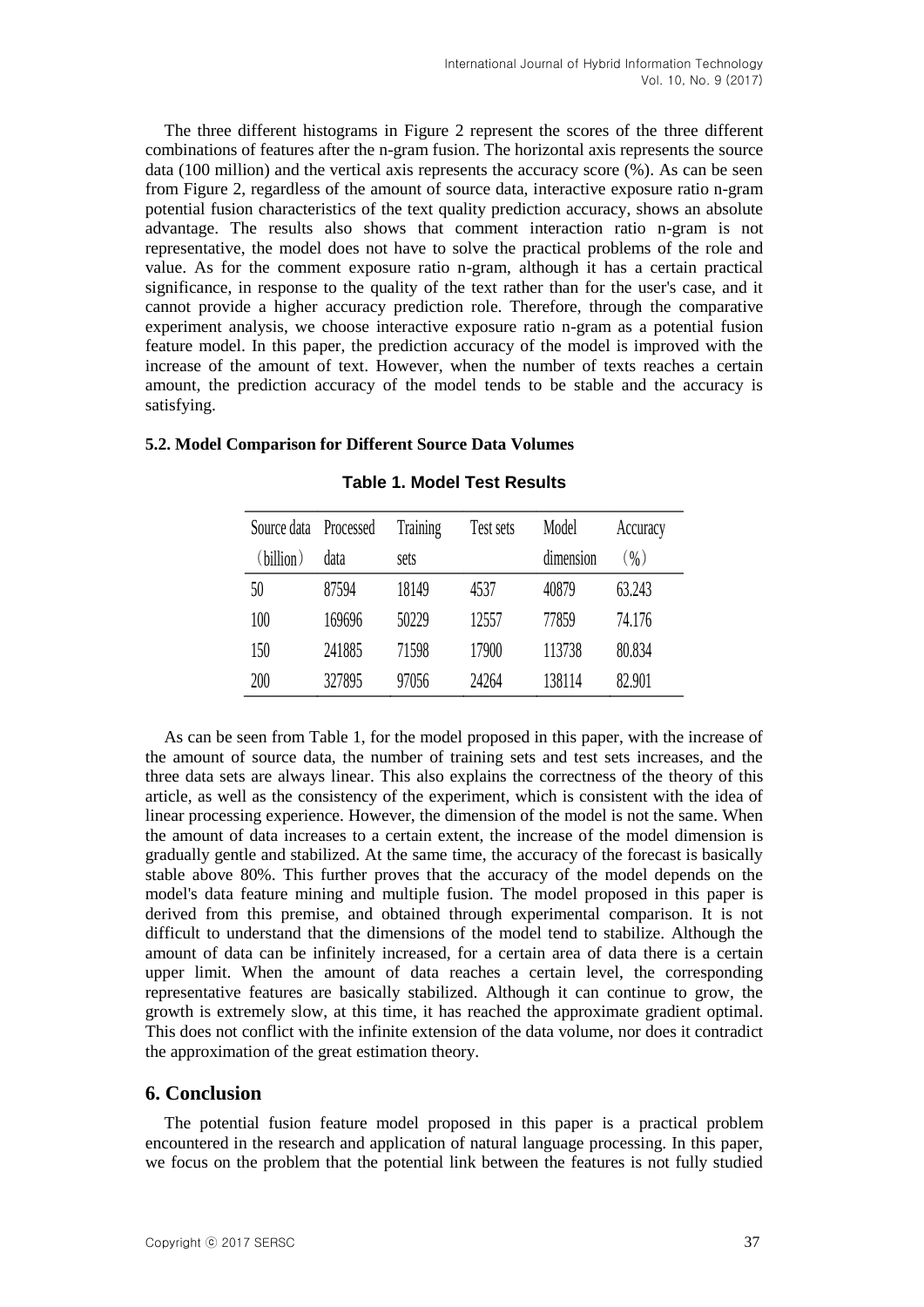International Journal of Hybrid Information Technology Vol. 10, No. 9 (2017)

and the characteristics are not deeply integrated with the model, and propose a potential fusion feature model to reduce the complexity of the model and improve the prediction accuracy. Through the theoretical analysis and experimental comparison, the paper demonstrates the validity of our proposed model. Because deep learning has promoted the development of natural language processing, our future research goal is to construct a deep neural network model and further accumulate the amount of source data so that the data model contains a wider range of potential features, to makes the prediction accuracy higher.

### **Acknowledgements**

This work was supported in part by the National Natural Science Foundation of China (Grant 61672138) and the Graduate Science and Technology Innovation Foundation of University of Science and Technology Liaoning(Grant LKDYC201612). We would like to express our gratitude to Sina Microblogging algorithm experts Fu Shengguo and Su Chuanjie for their help in this project.

## **References**

- [1] D. Boyd and N. B. Ellison, "Social Network Sites: Definition, History, and Scholarship", Journal of Computer-Mediated Communication, vol. 13, no. 1, **(2007)**, pp. 210-230.
- [2] G. Szabo and B. A. Huberman, "Predicting the Popularity of Online Content", Communications of The ACM, vol. 53, no. 8, **(2010)**, pp. 80-88.
- [3] K. Lerman and T. Hogg, "Using a Model of Social Dynamics to Predict Popularity of News", International World Wide Web Conferences, **(2010)**.
- [4] A. Java, X. Song, T. Finin and B. Tseng, "Why We Twitter: Understanding Microblogging Usage and Communities", Knowledge Discovery and Data Mining, **(2007)**, pp. 56-65.
- [5] M. Jenders, G. Kasneci and F. Naumann, "Analyzing and Predicting Viral Tweets", International World Wide Web Conferences, **(2013)**.
- [6] K. Chen, T. Chen, G. Zheng, O. Jin, E. Yao and Y. Yu, "Collaborative Personalized Tweet Recommendation", International ACM Sigir Conference on Research and Development in Information Retrieval, **(2012)**.
- [7] Y. Artzi, P. Pantel and M. Gamon, "Predicting Responses to Microblog Posts", North American Chapter of The Association for Computational Linguistics, **(2012)**, pp. 602-606.
- [8] B. Suh, L. Hong, P. Pirolli and H. Chi Ed, "Want to be Retweeted? Large Scale Analytics on Factors Impacting Retweet in Twitter Network", International Conference on Social Computing, **(2010)**.
- [9] A. Kupavskii, A. Umnov, G. Gusev and P. Serdyukov, "Predicting the Audience Size of a Tweet", International Conference on Weblogs and Social Media, **(2013)**.
- [10] H. Ma, W. Qian, F. Xia, X. He, J. Xu and A. Zhou, "Towards Modeling Popularity of Microblogs", Frontiers of Computer Science in China, vol. 7, no. 2, **(2013)**, pp. 171-184.
- [11] J. Zhang, B. Wang, Y. Xi, X. Liu and Y. Tian, "Micro-Blog Sentiment Summarization Method Based on the Fusion of Multiple Features", Journal of Information Engineering University, vol. 17, no. 2, **(2016)**, pp. 218-224.
- [12] J. Cao, J. Wu, W. Shi, B. Liu, X. Zheng and J. Luo, "Sina Microblog Information Diffusion Analysis and Prediction", Chinese Journal of computers, vol. 37, no. 4, **(2014)**, pp. 779-790.
- [13] H. Zhang and Q. Liu, "Model of Chinese Words Rough Segmentation Based on N-Shortest-Paths Method", Journal of Chinese Information Processing, vol. 16, no. 5, **(2002)**, pp. 1-7.
- [14] C. Wu and S. Wang, "Model of Chinese Words Rough Segmentation based on Bi-gram and N-most-Probability Method", Journal of Computer Application, vol. 27, no. 12, **(2007)**, pp. 2902-2905.
- [15] J. Zhou, Z. Zheng and W. Zhang, "Method of Chinese Words Rough Segmentation Based on Improving Maximum Match Algorithm", Computer Engineering and Applications, vol. 50, no. 2, **(2014)**, pp. 124-128.
- [16] D. Liu, J. Nie, J. Zhang, X. Liu, C. Wan and G. Liao, "Extracting Sentimental Lexicons from Chinese Microblog: a Classification Method Using N-Gram Features", Journal of Chinese information Processing, vol. 30, no. 4, **(2016)**, pp. 193-205.
- [17] G. Salton, A. K. Wong and C. S. Yang, "A Vector Space Model for Automatic Indexing", Communications of The ACM, vol. 18, no. 11, **(1975)**, pp. 613-620.
- [18] A. Tsoularis and J. W. Wallace, "Analysis of Logistic Growth Models", Bellman Prize in Mathematical Biosciences, vol. 179, no. 1, **(2002)**, pp. 21-55.
- [19] Z.-Q. Liu, G. Rong and Y. C. Feng, "Parallelization of Classification Algorithms Based on SparkR\*", Journal of Frontiers of Computer Science and Technology, vol. 9, no. 11, **(2015)**, pp. 1281-1294.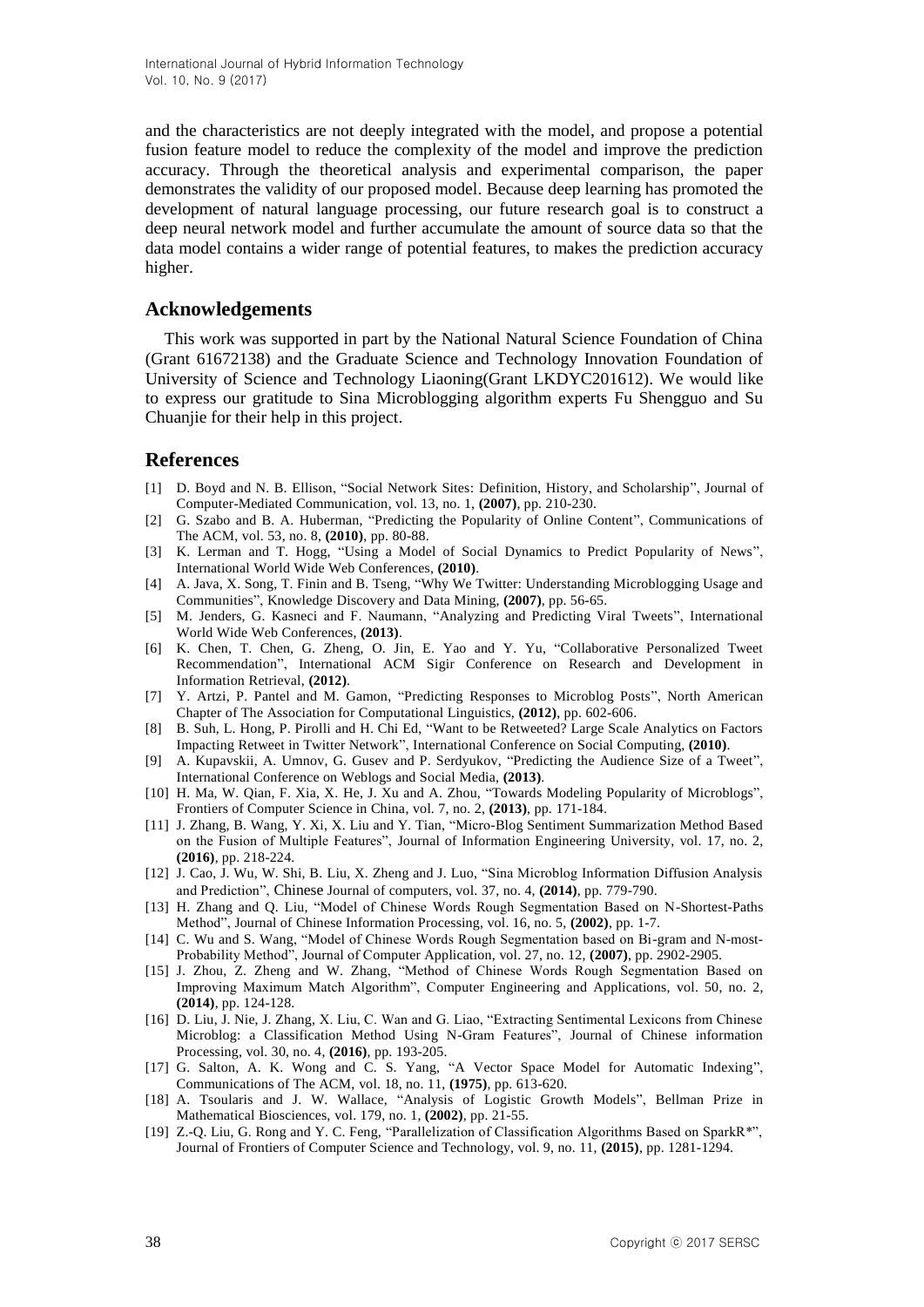- [20] M. Jenders, G. Kasneci and F. Naumann, "Analyzing and Predicting Viral Tweets", International World Wide Web Conferences, **(2013)**.
- [21] C. Tan, L. Lee and B. Pang, "The Effect of Wording on Message Propagation: Topic- and Author-Controlled Natural Experiments on Twitter", Meeting of the Association for Computational Linguistics, **(2014)**, pp. 175-185.

# **Authors**



**Chengying Chi** is a professor of computer science at the University of Science and Technology, Liaoning. Her current research interests are information retrieval, natural language processing, data mining, and distributed database systems.



**Shaowei Li** is a master student of computer science at the University of Science and Technology, Liaoning. His current research interests are natural language processing, data mining, information retrieval, and machine learning.